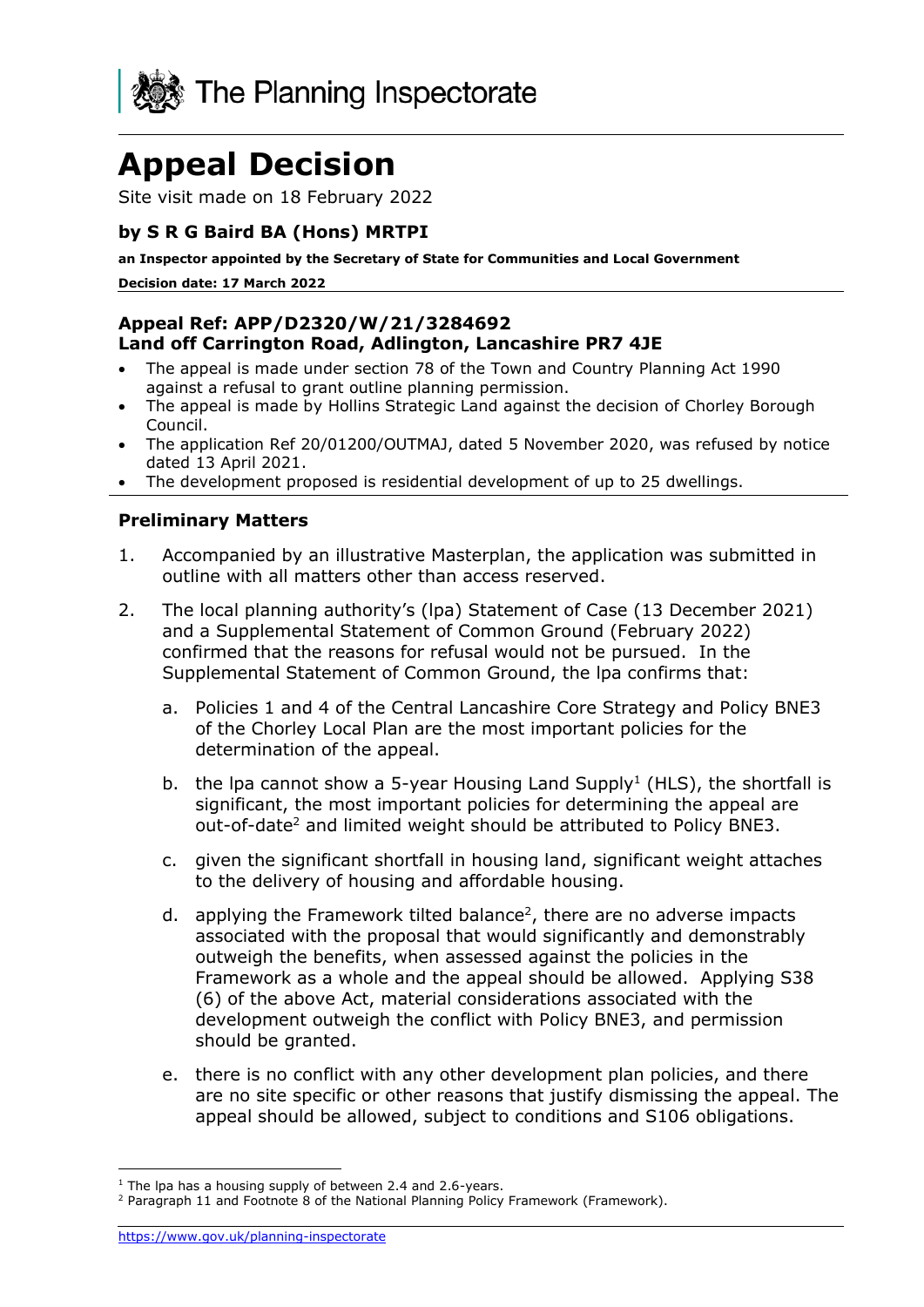3. A S106 Agreement has been submitted.

### **Decision**

4. The appeal is allowed, and outline planning permission is granted for residential development of up to 25 dwellings on land off Carrington Road, Adlington, Lancashire PR7 4JE in accordance with the terms of the application, Ref 20/01200/OUTMAJ, dated 5 November 2020, and the plans submitted with it, subject to the conditions set out in the attached Schedule of Conditions.

#### **Main Issue**

5. Whether having regard to the Supplemental Statement of Common Ground, there are material considerations that would justify dismissing the appeal.

#### **Reasons**

- 6. The development plan comprises, the Central Lancashire Adopted Core Strategy (CS) and the Chorley Local Plan 2012-2026 (LP). CS Policy 1 identifies Adlington as an Urban Local Service Centre, where some growth and investment will be encouraged to help meet housing and employment needs. The LP shows the appeal site forming part of a larger area of land safeguarded for future development needs beyond the plan period (Policy BNE3.3) and the northern part within the Green Belt
- 7. Located on the edge of the settlement, the site is in an accessible and sustainable location, within a reasonable walking distance of bus stops, railway station, community facilities and shops that would provide for the day to day needs of residents. The Education Authority has indicated there would be sufficient primary school places within the catchment area of the site and that demand for secondary school places would be mitigated by a financial contribution. I have noted the comments made regarding pressure on Primary Care provision. However, this is not substantiated by evidence and the providers of these services have not made representations relating to existing shortcomings or requested contributions towards additional provision. The development would be consistent with CS Policy 1.
- 8. That part of the site within the Green Belt would be retained free from built development as a biodiversity enhancement/open space area and a flood attenuation area. There is no conflict with Green Belt policy.
- 9. Framework Paragraph 111 indicates that development should only be prevented or refused on highways grounds if there would be an unacceptable impact on highway safety, or the residual cumulative impacts on the road network would be severe. The application was accompanied by a Transport Assessment (TA) using accepted methodology and scrutinised by the highway authority<sup>3</sup> (HA). The lpa and HA acknowledge that the site can, subject to mitigation, be accessed satisfactorily. Estate traffic would use Carrington Road and Park Road, where there is short-term congestion at school drop-off and pick-up times, to access the wider network. Whilst both roads accommodate high levels of parked cars, this is not unusual. The level of traffic generated by the development, some 13 and 12, 2-way vehicle trips respectively in the AM and PM peaks, would not result in a severe cumulative

<sup>3</sup> Lancashire County Council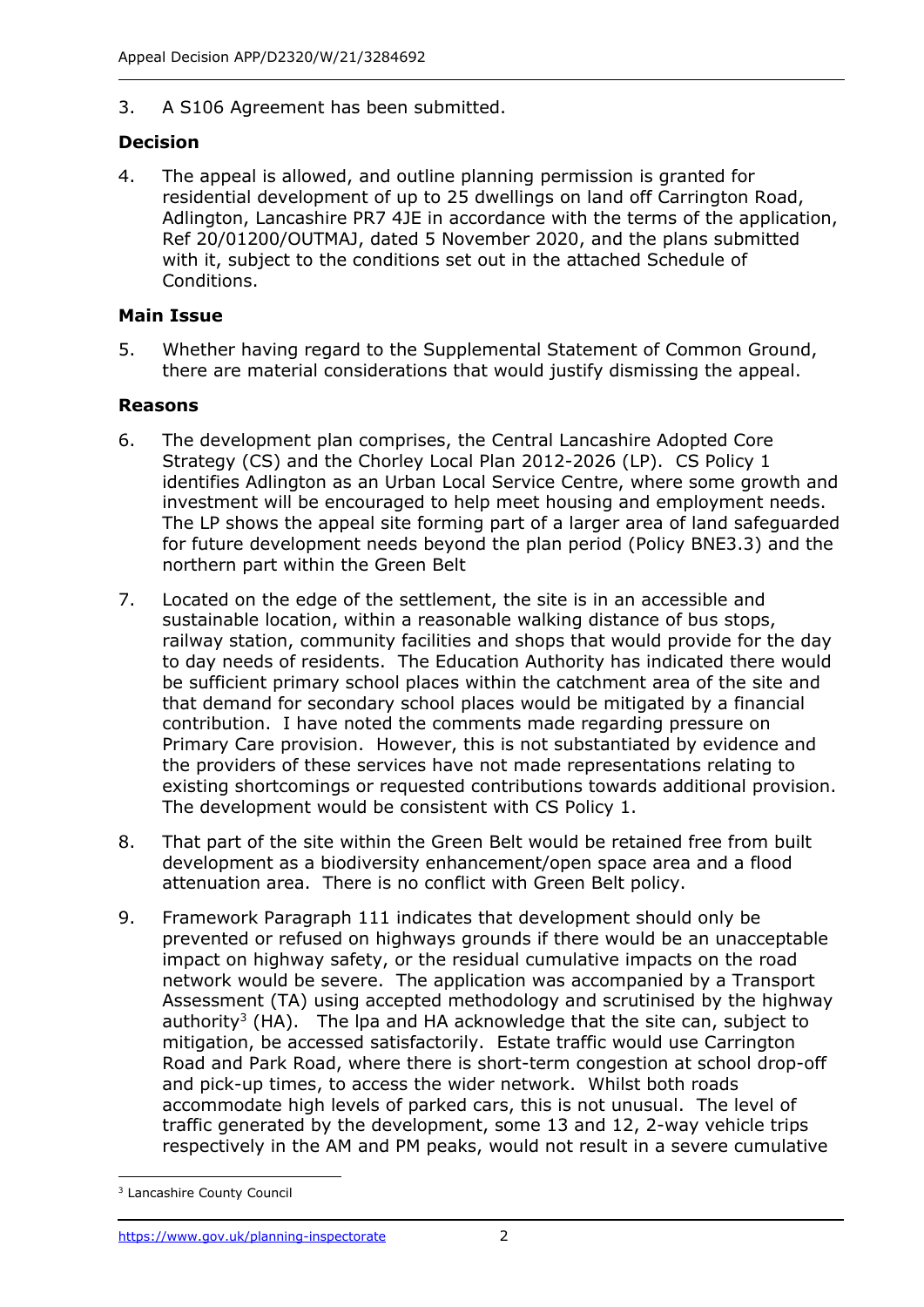impact. Had the HA any concern about the robustness of the data this would have been raised. The submitted TA is robust, proportionate and provide a sound basis on which to assess this development. The proposal would not conflict with LP Policy BNE1.

- 10. The site is located within Flood Zone 1, an area at the lowest risk of flooding. Subject to conditions which include the submission of a detailed surface water sustainable drainage strategy, the Local Lead Flood Authority has no objection. Accordingly, the proposal would not conflict with CS Policy 29.
- 11. The application was accompanied by a Phase 1 Habitat Study. This concludes that the site comprises species-poor, improved grassland of limited biodiversity value and with mitigation, there would be no negative biodiversity impacts. The proposal was assessed for the lpa by the Greater Manchester Ecology Unit (GMEU), who, subject to the imposition of appropriate conditions relating to construction management and biodiversity enhancement, has no objection. The proposal would not conflict with LP Policy BNE9.

# **Conclusions**

- 12. Framework paragraph 11d indicates that where the most important policies for the determination of a proposal are out-of-date, (which includes applications for housing, where the lpa cannot show a 5-year HLS), permission should be granted unless the adverse impacts of doing so would significantly and demonstrably outweigh the befits when assessed against the Framework taken as a whole, the tilted balance.
- 13. The most important policies for determining this appeal are CS Policies 1 and 4 and LP Policy BNE3. Whilst the proposal would be consistent with CS Policy 1, it would conflict with LP Policy BNE3, safeguarding land for future development. The lpa accepts that it cannot show a 5-year HLS and as such CS Policy 4 and LP Policy BNE3 are out-of-date. Taking the development plan as a whole, the most important policies for determining this appeal are out-ofdate and the tilted balance applies.
- 14. The proposal would provide for up to 25 dwellings of which 30%, would be affordable homes (CS Policy 7). Given the absence of a 5-year HLS, the proposal would make, albeit a modest one, a material contribution to meeting local housing needs. As a benefit this attracts significant weight. The development would secure economic benefits through construction investment and the contribution future occupants would make to the local economy. These benefits attract moderate weight. The site has limited biodiversity value and the development has the potential to provide biodiversity net gain. This is a benefit of limited weight. Given my assessment above, the harm arising from the conflict with LP Policy BNE3 is significantly and demonstrably outweighed by the benefits when assessed against the policies of the Framework as a whole.

# **Conditions and Section 106 Agreement**

15. In the interests of certainty, condition 4 listing the approved plans is imposed. Conditions 5, 6, 7, 8, 9, 10 and 11 are necessary and reasonable in the interests of maintaining and enhancing diversity. Conditions 12, 13, 14 and 15 are necessary and reasonable in the interests of the appearance of the development and character of the area. Conditions 16, 17, 18, 19, 20 and 21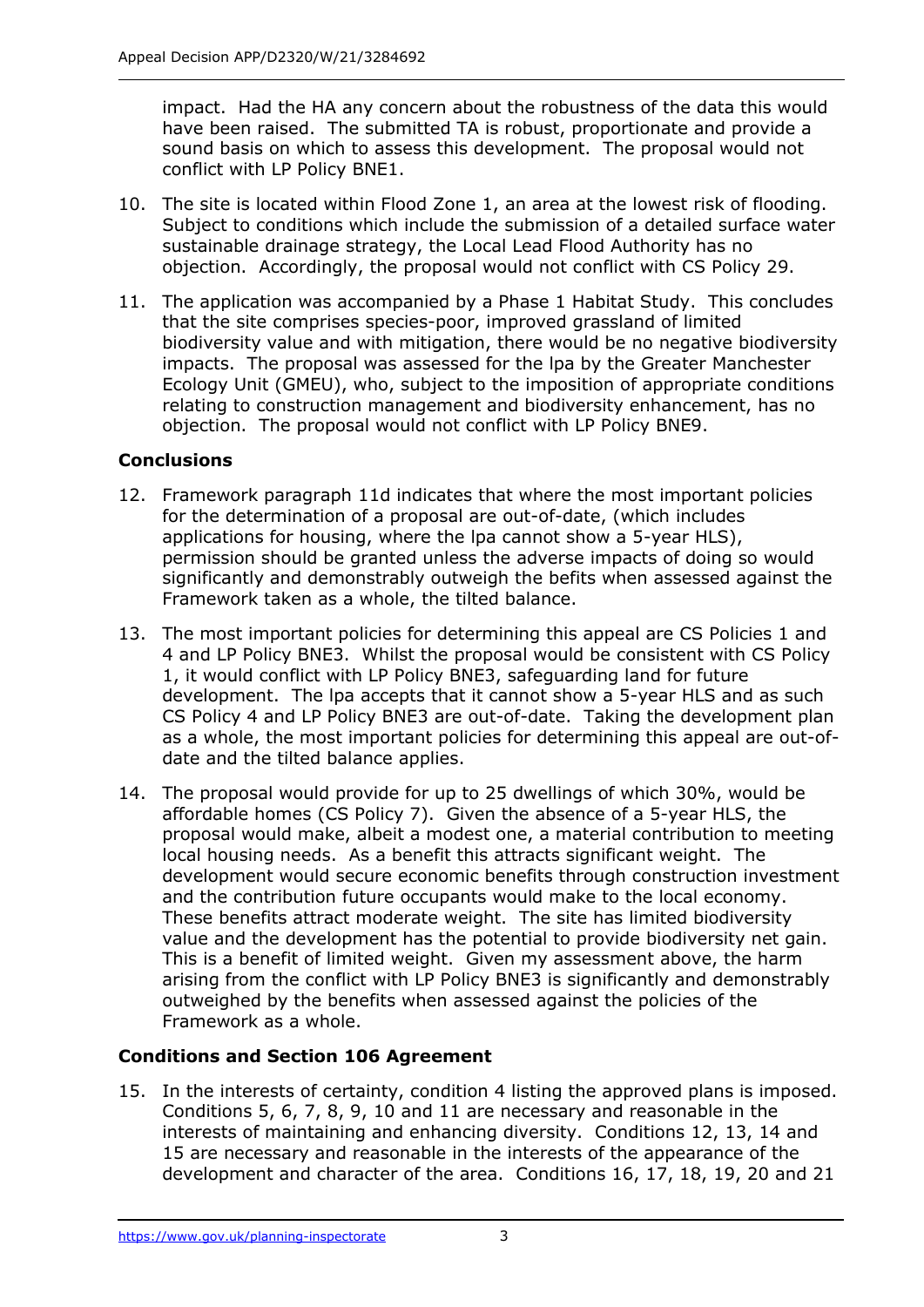are necessary and reasonable in the interests of preventing flooding and securing foul and surface water drainage. Conditions 22, 23, 24 and 25 are reasonable and necessary in the interests of contributing to sustainable development. In the interest of amenity and highway safety, Conditions 26, 27 and 28 are necessary. Where necessary in the interests of precision and enforceability, I have amended the suggested conditions.

- 16. The completed S106 Agreement provides for financial contributions for secondary school places, playground provision (King Georges Field & Jubilee Park), allotments, greenspace improvements (Otterside Avenue), for parks and gardens (Leonard Fairclough Memorial Gardens & War Memorial Garden), playing pitches (Jubilee Playing Fields) and the provision of affordable housing and on-site open space.
- 17. These obligations have been costed and detailed and are necessary to make the development acceptable in planning terms, are directly related to the development and are fairly and reasonably related in scale and kind to the development proposed. The Agreement meets the tests set out in the Framework and Regulation 122 of the Community Infrastructure Levy Regulations 2010 and I have taken it into account in my decision.
- 18. The HA sought a financial contribution towards increasing the frequency of bus services. However, the request is not costed nor detailed and fails to meet the Framework and Regulation 122 tests.

#### **Overall Conclusion**

19. For the above reasons and having taken all other matters into consideration this appeal is allowed.

*George Baird*

Inspector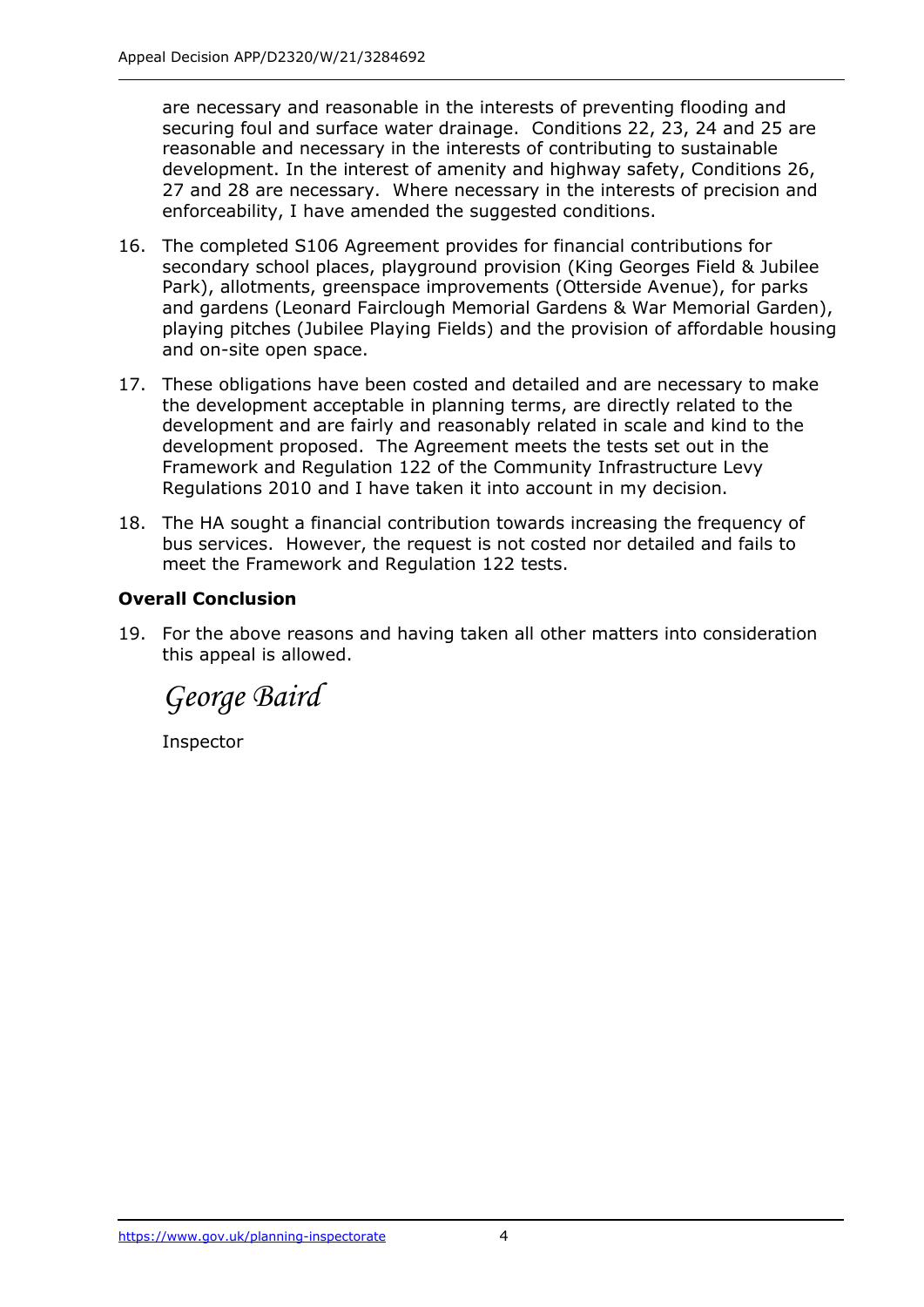# **SCHEDULE OF CONDITIONS**

- 1) Details of the appearance, landscaping, layout, and scale, (hereinafter called "the reserved matters") shall be submitted to and approved in writing by the local planning authority before any development takes place and the development shall be carried out as approved.
- 2) Application for approval of the reserved matters shall be made to the local planning authority not later than 3 years from the date of this permission.
- 3) The development hereby permitted shall take place not later than 2 years from the date of approval of the last of the reserved matters to be approved.
- 4) The development hereby permitted shall be carried out in accordance with the following approved plans: Location Plan (received by the local planning authority on 9 November 2020); Drawing number 1667 02 Proposed Site Access (in relation to access only) (received by the local planning authority on 9 November 2020) and Drawing number PARAM-01 titled Parameter Plan (received by the local planning authority on 17 January 2022).
- 5) An Arboricultural Method Statement and details of tree protection measures shall be submitted as part of the first Reserved Matters application. Development shall be carried out in accordance with the approved details.
- 6) No works to trees or shrubs shall occur between the 1 March and 31 August in any year unless a detailed bird nest survey by a suitably experienced ecologist has been carried out immediately prior to clearance and written confirmation provided that no active bird nests are present.
- 7) A Landscape and Ecological Management Plan (LEMP) shall be submitted to, and be approved in writing by, the local planning authority prior to the commencement of the first phase of development. The content of the LEMP shall include the following:
	- a) description and evaluation of features to be managed;
	- b) ecological trends and constraints on site that might influence management;
	- c) aims and objectives of management;
	- d) appropriate management options for achieving aims and objectives;
	- e) prescriptions for management actions;
	- f) preparation of a work schedule (including an annual work plan capable of being rolled forward over a five-year period);
	- g) details of the body or organization responsible for implementation of the plan;
	- h) ongoing monitoring and remedial measures.

The LEMP shall include details of the legal and funding mechanism $\{s\}$  by which the long-term implementation of the plan will be secured by the developer with the management body(ies) responsible for its delivery. The LEMP shall also set out (where the results from monitoring show that conservation aims and objectives of the LEMP are not being met) how contingencies and/or remedial action will be identified, agreed and implemented so that the development still delivers the fully functioning biodiversity objectives of the originally approved scheme.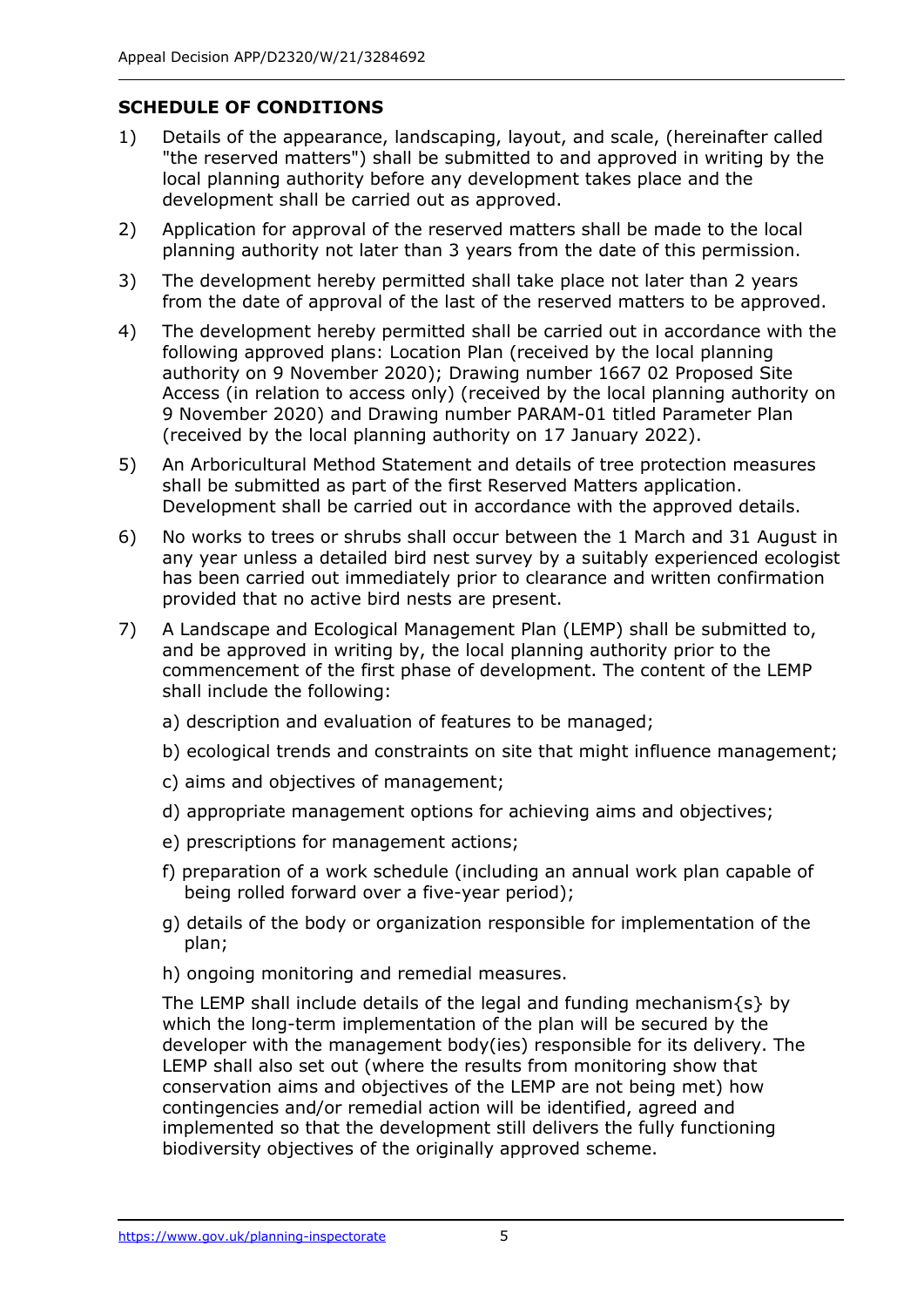- 8) All planting, seeding or turfing comprised in the approved details of landscaping shall be carried out in the first planting and seeding seasons following the occupation of any dwellings on each phase or following the completion of the development within the relevant Phase, whichever is the earlier. Any trees or plants which, within a period of 5 years from the completion of the development, die, are removed or become seriously damaged or diseased, shall be replaced in the next planting season with others of a similar size and species, unless the local planning authority gives written consent to any variation.
- 9) No development shall take place (including demolition, ground works, vegetation clearance) until a Construction Environmental Management Plan: Biodiversity (CEMP: Biodiversity) has been submitted to and approved in writing by the local planning authority. The CEMP: Biodiversity) shall include the following.
	- a) risk assessment of potentially damaging construction activities;
	- b) identification of "biodiversity protection zones";
	- c) practical measures (both physical measures and sensitive working practices) to avoid or reduce impacts during construction (may be provided as a set of method statements);
	- d) the location and timing of sensitive works to avoid harm to biodiversity features;
	- e) the times during construction when specialist ecologists need to be present on site to oversee works;
	- f) responsible persons and lines of communication;
	- g) the role and responsibilities on site of an Ecological Clerk of Works (ECoW) or similarly competent person;
	- h) use of protective fences, exclusion barriers and warning signs.

The approved CEMP: Biodiversity shall be adhered to and implemented throughout the construction period in accordance with the approved details

- 10) Prior to occupation of the development, a Lighting Design Strategy for Biodiversity for all areas to be lit shall be submitted to and approved in writing by the local planning authority. The strategy shall:
	- a) identify those areas/features on site that are particularly sensitive for bats and that are likely to cause disturbance in or around their breeding sites and resting places or along important routes used to access key areas of their territory, for example, for foraging; and
	- b) show how and where external lighting will be installed (through the provision of appropriate lighting contour plans and technical specifications) so that it can be clearly demonstrated that areas to be lit will not disturb or prevent the above species using their territory or having access to their breeding sites and resting places.

All external lighting shall be installed in accordance with the specifications and locations set out in the Strategy, and these shall be maintained thereafter in accordance with the Strategy.

11) Prior to the commencement of development (including demolition, ground works, vegetation clearance), an invasive non-native species protocol shall be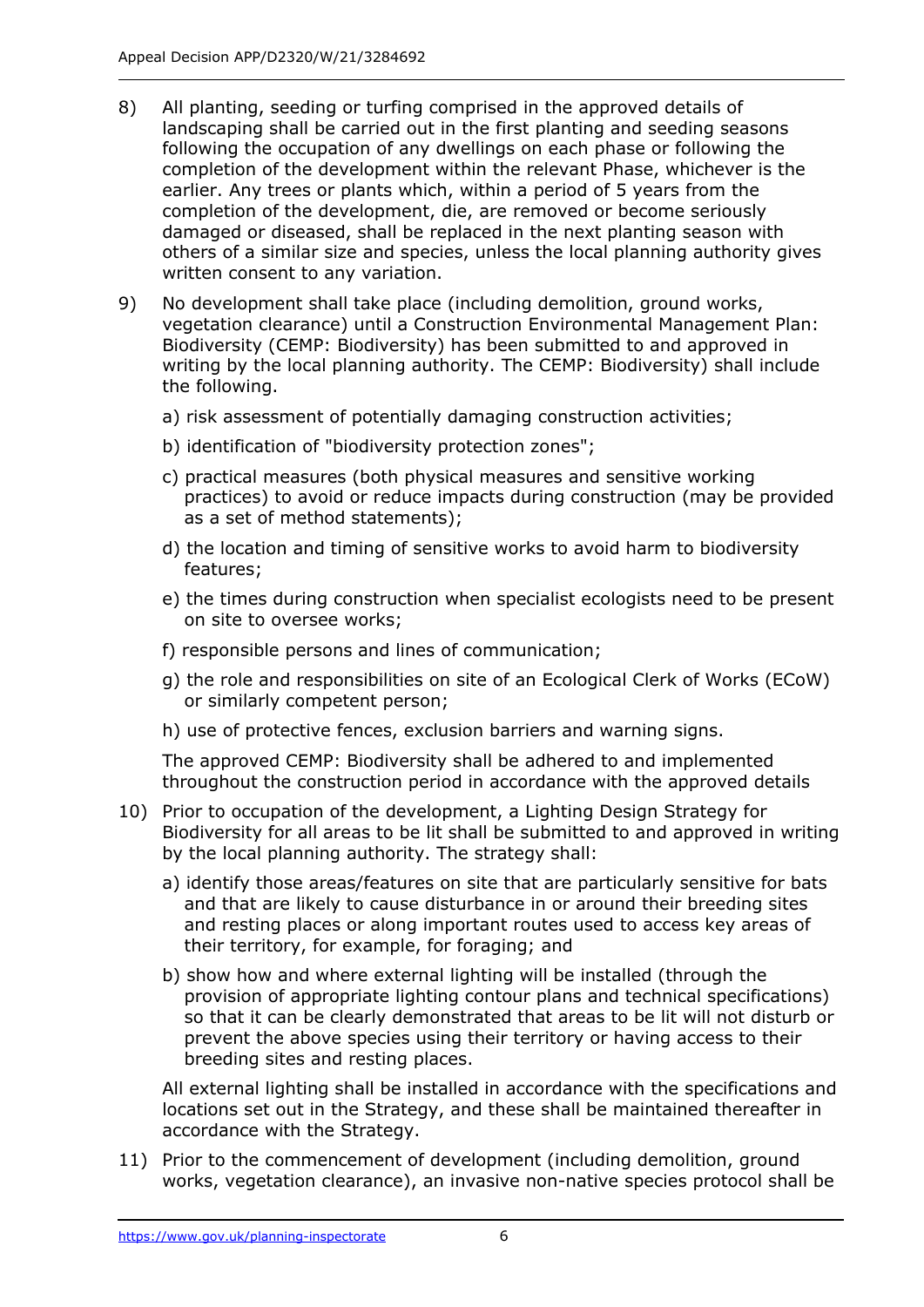submitted to and approved by the local planning authority, detailing the containment, control, and removal of Japanese knotweed on site. All works shall be carried out in accordance with the approved scheme.

- 12) With any reserved matters application or prior to excavation of the foundations for any dwellings, full details of all external facing and roofing materials shall be submitted to and approved in writing by the local planning authority. Development shall be carried out in accordance with the approved details.
- 13) Prior to the commencement of the development or as part of first Reserved Matters, full details of the existing and proposed ground levels and proposed dwelling finished floor levels (all relative to ground levels adjoining the site) shall be submitted to and approved in writing by the local planning authority). The development shall be carried out in accordance with the approved details.
- 14) With any reserved matters application or prior to the laying of any hard landscaping (ground surfacing materials) full details of their colour, form and texture for that phase shall be submitted to and approved in writing by the local planning authority. Development shall be carried out in accordance with the approved details and shall be completed before occupation of the final dwelling.
- 15) With any reserved matters application or prior to the construction of any part of any dwelling above ground level, full details of the alignment, height and appearance of all fences, walls and gates to be erected on the site shall be submitted to and approved in writing by the local planning authority. No dwelling shall be occupied until all fences, walls and gates shown on the approved details to bound its plot have been erected in conformity with the approved details. Other boundary treatments shown in the approved details shall be erected in conformity with the approved details prior to occupation of the final dwelling of the development.
- 16) No development shall take place until a Construction Risk Assessment Method Statement (RAMS) for construction of the proposed development, is submitted to and approved in writing by the local planning authority. The statement shall outline the potential impacts from all construction activities on infrastructure that crosses the site and identify mitigation measures to protect and prevent any damage to this infrastructure. The development shall be undertaken in accordance with the approved RAMS.
- 17) Notwithstanding any indication on the approved plans, no development approved by this permission shall commence until a scheme for the disposal of foul waters has been submitted to and approved in writing by the local planning authority. For the avoidance of doubt, surface water must drain separate from the foul and no surface water will be permitted to discharge directly or indirectly into existing sewerage systems. The development shall be completed, maintained, and managed in accordance with the approved details.
- 18) No development shall commence until a detailed Surface Water Sustainable Drainage Strategy for the site has been submitted to, and approved in writing by, the local planning authority. The detailed sustainable drainage strategy shall be based upon the site-specific flood risk assessment submitted and sustainable drainage principles and requirements set out in the National Planning Policy Framework, Planning Practice Guidance and Defra Technical Standards for Sustainable Drainage Systems and no surface water shall be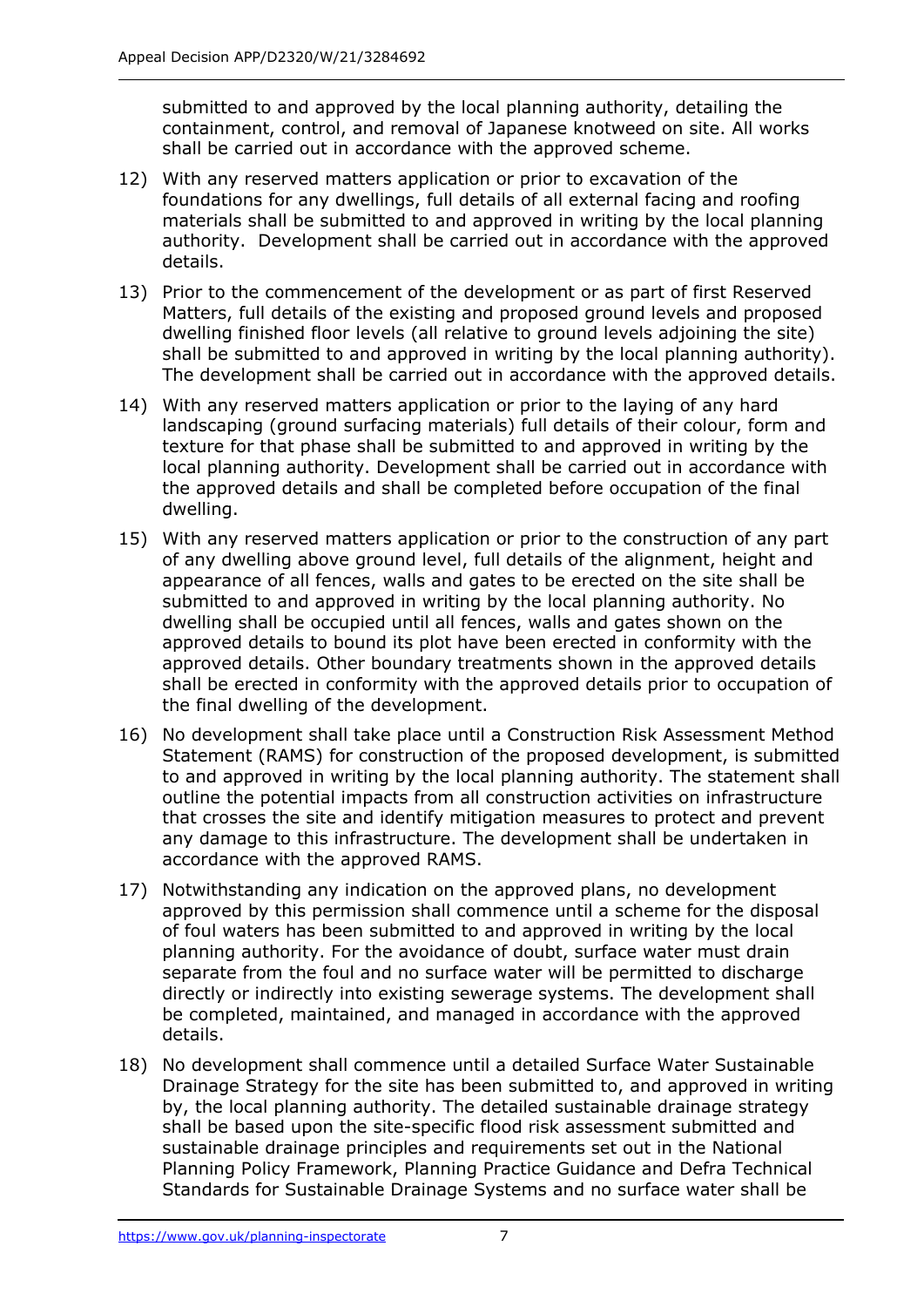allowed to discharge to the public foul sewer(s), directly or indirectly. Those details shall include, as a minimum:

- a) sustainable drainage calculations for peak flow control and volume control  $(1 \text{ in } 1, 1 \text{ in } 30 \text{ and } 1 \text{ in } 100 + 40\%$  climate change), with allowance for urban creep.
- b) final sustainable drainage plans appropriately labelled to include, as a minimum:
	- i. plan identifying areas contributing to the drainage network, including surface water flows from outside the curtilage as necessary;
	- ii. sustainable drainage system layout showing all pipe and structure references, dimensions, design levels;
	- iii. details of all sustainable drainage components, including landscape drawings showing topography and slope gradient as appropriate;
	- iv. flood water exceedance routes in accordance with Defra Technical Standards for Sustainable Drainage Systems;
	- v. finished Floor Levels (FFL) in AOD with adjacent ground levels for all sides of each plot to confirm minimum 150mm+ difference for FFL.
- c) measures taken to manage the quality of the surface water runoff to prevent pollution, protects groundwater and surface waters, and delivers suitably clean water to sustainable drainage components;
- d) evidence of an assessment of the site conditions to include site investigation and test results to confirm infiltrations rates and groundwater levels in accordance with industry guidance.

The sustainable drainage strategy shall be implemented in accordance with the approved details.

- 19) No development shall commence until details of how surface water and pollution prevention will be managed during construction have been submitted to and approved in writing by the local planning authority. Those details shall include for each phase, as a minimum:
	- a) measures taken to ensure surface water flows are retained on-site during construction phase(s) and, if surface water flows are to be discharged, they are done so at a restricted rate to be agreed with the local planning authority;
	- b) measures taken to prevent siltation and pollutants from the site into any receiving groundwater and/or surface waters, including watercourses, with reference to published guidance.

The development shall be constructed in accordance with the approved details.

20) No dwelling (or within an agreed implementation schedule) of the development hereby permitted shall be occupied until a Verification Report and Operation and Maintenance Plan for the lifetime of the development, pertaining to the surface water drainage system and prepared by a suitably competent person, has been submitted to and approved by the local planning authority. The Verification Report must demonstrate that the sustainable drainage system has been constructed as per the agreed scheme (or detail any minor variations), and contain information and evidence (including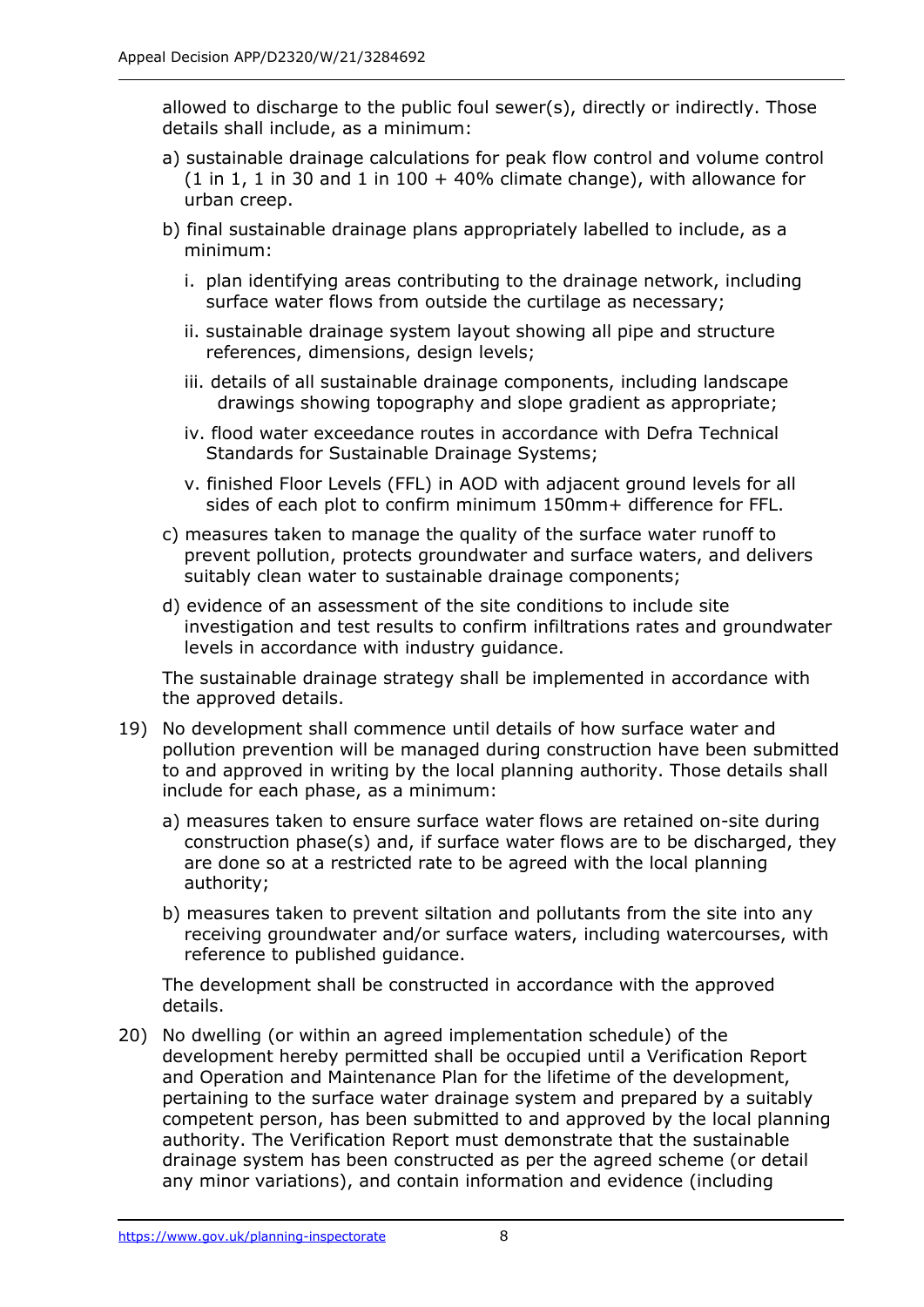photographs) of details and locations (including national grid reference) of inlets, outlets and control structures; landscape plans; full as built drawings; information pertinent to the installation of those items identified on the critical drainage assets drawing; and, the submission of an final 'operation and maintenance manual' for the sustainable drainage scheme as constructed.

- 21) Details of appropriate operational, maintenance and access requirements for each sustainable drainage component are to be provided, with reference to published guidance, through an appropriate Operation and Maintenance Plan for the lifetime of the development as constructed. This shall include arrangements for adoption by an appropriate public body or statutory undertaker, and/or management and maintenance by a Management Company and any means of access for maintenance and easements, where applicable. Thereafter the drainage system shall be retained, managed and maintained in accordance with the approved details.
- 22) All the dwellings hereby approved shall achieve a minimum Dwelling Emission Rate of 19% above 2013 Building Regulations. No dwelling shall be occupied until a SAP assessment (Standard Assessment Procedure), or other alternative proof of compliance (which has been previously approved in writing by the local planning authority) such as an Energy Performance Certificate, has been submitted to and approved in writing by the local planning authority demonstrating that the dwelling has achieved the required Dwelling Emission Rate.
- 23) As part of any reserved matters application or prior to the commencement of the development, details shall be submitted to and approved in writing by the local planning authority demonstrating that each dwelling will meet the required Dwelling Emission Rate. The development thereafter shall be completed in accordance with the approved details.
- 24) Prior to the construction/provision of any utility services, a strategy to facilitate super-fast broadband for future occupants of the site shall be submitted to, and approved in writing by, the local planning authority. The strategy shall seek to ensure that upon occupation of a dwelling, either a landline or ducting to facilitate the provision of a super-fast broadband service to that dwelling, is in place and provided as part of the initial highway works within the site boundary only.
- 25) No dwelling hereby approved shall be occupied until that dwelling has been provided with hard wiring for an electric vehicle charging point, the details of which shall have been first submitted to and approved in writing by the local planning authority.
- 26) No part of the development hereby approved shall commence until a scheme for the construction of the site access and the off-site works of highway improvement has been submitted to and approved by the local planning authority. The submitted scheme shall include, unless otherwise agreed in writing, the following:
	- a. improvements to Public Right of Way (FP10);
	- b. improvements to 2 bus stops on Park Road;
	- c. works relating to the connection of the existing Carrington Road to the proposed site access and the pedestrian/cyclist access to Stonor Road;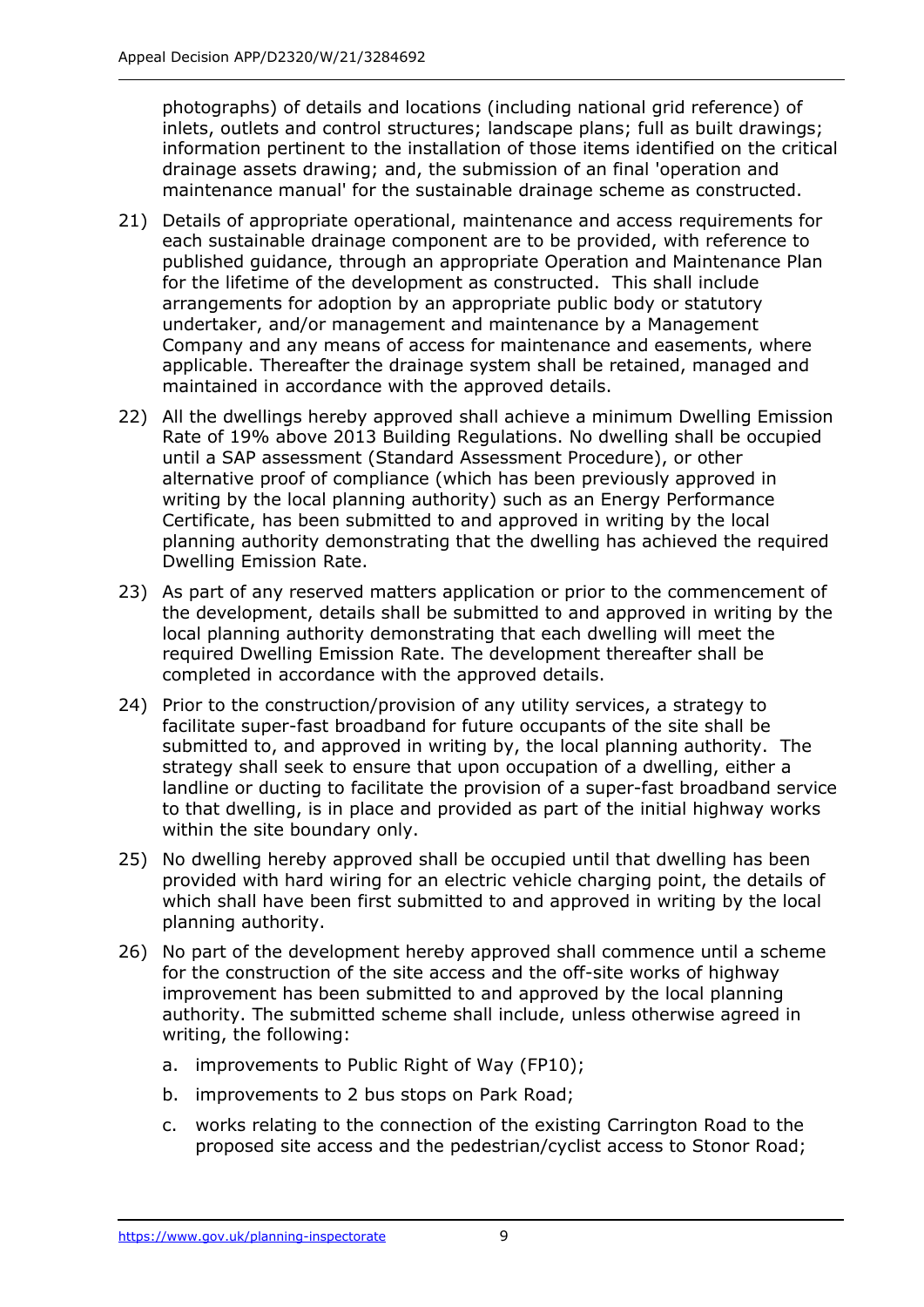d. an agreed timetable for the delivery of the off-site works of highway improvement.

The scheme of off-site works of highway improvement shall be completed in accordance with the approved details and timetable.

- 27) No dwelling within the development shall be occupied until the approved scheme for the site access has been constructed and completed in accordance with the approved details.
- 28) Prior to the commencement of development, a Construction Method Statement (CMS) shall be submitted to and approved in writing by the local planning authority. The approved CMS shall be adhered to throughout the construction period. The CMS shall include and specify the provisions to be made for the following:
	- a) parking of vehicles of site operatives and visitors;
	- b) hours of operation (including deliveries) during construction;
	- c) loading and unloading of plant and materials used in the construction of the development;
	- d) storage of such plant and materials;
	- e) the erection of security hoarding where appropriate;
	- f) wheel washing and/or power wash and hardstanding area with road sweeping facilities, including details of how, when and where the facilities are to be used;
	- g) measures to mechanically sweep the roads adjacent to the site as required during the full construction period;
	- h) periods when plant and materials trips should not be made to and from the site (mainly peak hours but the developer to identify times when trips of this nature should not be made);
	- i) routes to be used by vehicles carrying plant and materials to and from the site;
	- j) measures to ensure that construction and delivery vehicles do not impede access to adjoining properties;
	- k) measures to control the emission of dust and dirt during construction.
- 29) No development shall take place until:
	- a) a methodology for investigation and assessment of ground contamination has been submitted to and agreed in writing with the local planning authority. The investigation and assessment shall be carried in accordance with current best practice including British Standard 10175:2011+A2:2017 Investigation of potentially contaminated sites - Code of Practice. The objectives of the investigation shall be, but not limited to, identifying the type(s), nature and extent of contamination present to the site, risks to receptors and potential for migration within and beyond the site boundary;
	- b) all testing specified in the approved scheme (submitted under a) and the results of the investigation and risk assessment, together with remediation proposals to render the site capable of development have been submitted to the local planning authority;